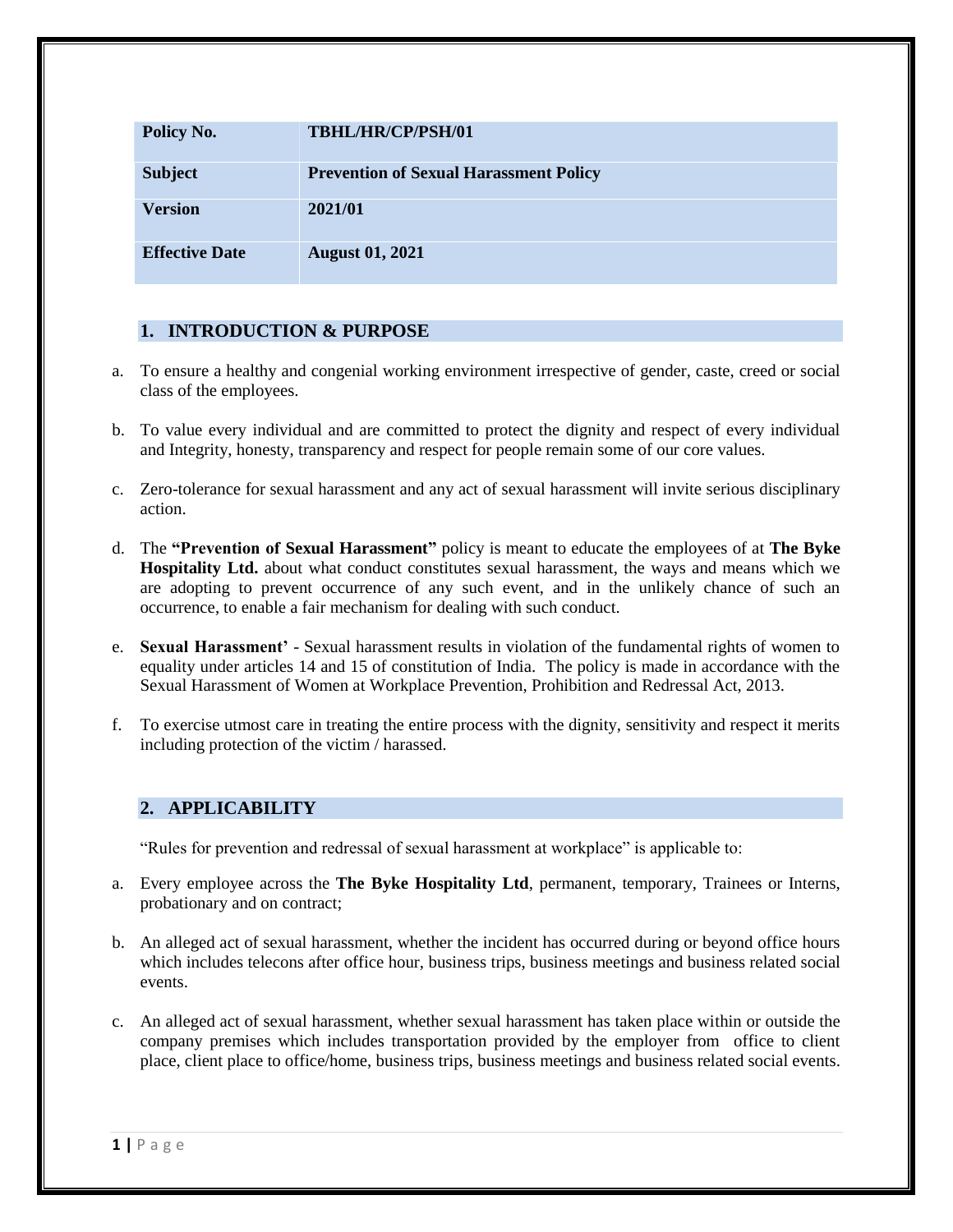d. This policy is only applicable when both or either the alleged harasser  $\&$  the victim are employees/agents of the company. It is not applicable when both the alleged harasser & the victim are third parties.

# **3. DEFINITIONS**

**Sexual Harassment:** "Sexual Harassment" is any unwelcome sexually determined behavior, such as: physical contact and advances; a demand or request for sexual favours; whether verbal, textual, graphic, and electronic or by any other action, sexually coloured remarks, showing pornography; and any other unwelcome physical, verbal or non-verbal conduct of sexual nature.

This includes verbal, non-verbal or physical conduct such as obnoxious comments or utterances, remarks or jokes, letters, phone calls, SMS or emails, gestures, showing pornography, stalking, sounds or display of a nature with sexual overtures. It also includes a demand or request for sexual favours in return for with a promise of work related favours such as performance appraisals, promotions, transfers, salary increases and employment or any other form of reward or recognition.

Sexual harassment need NOT involve physical contact. Any act that creates a hostile work environment be it by virtue of cracking lewd jokes, verbal sexual abuse, circulating lewd rumors etc. counts as sexual harassment.

- i. **"Complainant":** The person reporting an incident of Sexual Harassment
- ii. **"Victim":** The person subjected to Sexual Harassment.
- iii. **"Alleged Harasser":** The person who is alleged/reported to have committed an act of Sexual Harassment.
- iv. **"Internal Committee"** An Internal Complaints Committee formed for enquiring into the complaints of sexual harassment
- v. **"Presiding Officer"** means a senior female representative appointed from the organisation to chair the internal Complaints Committee and also who has the veto powers.

# **4. INTERNAL COMPLAINTS COMMITTEE**

## **4.1 CONSTITUTION AND ROLE:**

- a. In accordance with Supreme Court Guidelines, to manage the process of enquiry and redressal of sexual harassment complaints, **The Byke Hospitality Ltd** has formed an Internal Complaints **Committee**
- b. The Company shall have an Internal Complaints Committee comprising 5 internal members and 1 external consultant.
- c. Not less than half of the members of the Complaints Committee shall be women.
- d. Names of the members of the Internal Complaints Committee along with their contact details are provided in Annexure A.
- e. The HR representative will periodically update the list of names and contact details of the members.
- f. The Presiding Officer and every member of the internal committee shall hold office for such period, not exceeding three years, from the date of their nomination as may be specified by the employer.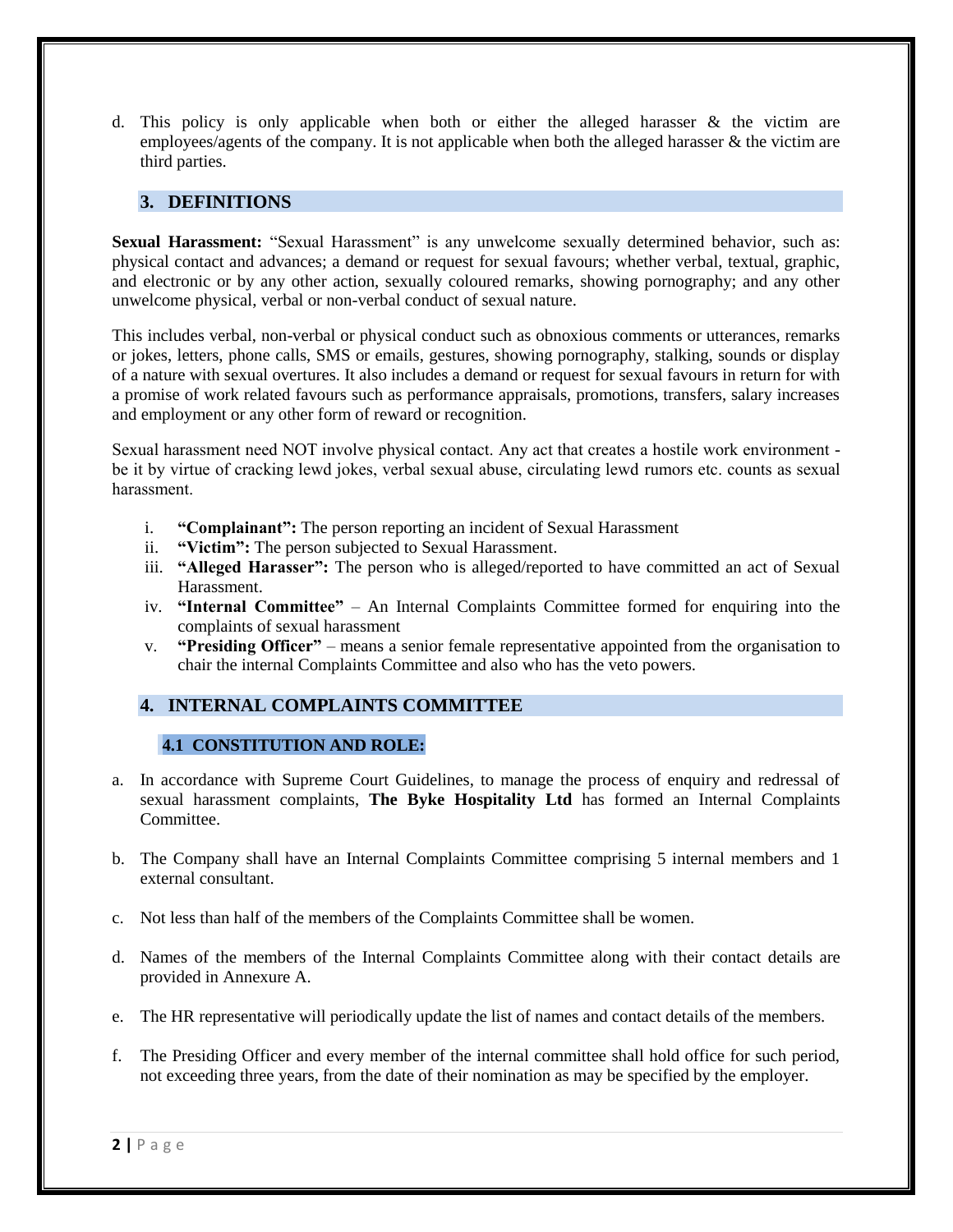g. Changes in the constitution of the Complaints Committee, whenever necessary, shall be made as expeditiously as possible and in any case within 15 days of the date of vacancy of office by one of the members.

# **4.2 FUNCTIONS AND POWERS OF THE COMPLAINTS COMMITTEE**

- a. The Internal Complaints Committee established in the Company's office for inquiring into complaints of sexual harassment shall be deemed to be the Inquiring Authority appointed by the Management and the Internal Complaints Committee shall hold the inquiry in accordance with the procedure laid down in the Rules formulated by the State Govt. Or as may be prescribed.
- b. The Complaints Committee shall have power and jurisdiction for conducting an inquiry and also have the powers –
	- I. to summon witnesses and documents
	- II. to recommend transfer and/or suspension;
	- III. to recommend penalties as per Service Rules of the Company.
	- IV. the Complaints Committee shall submit its Report to the Management for further necessary action.
- c. The Internal Complaints Committee shall organize programmes for the gender sensational of employees through awareness programs.
- d. Committee to submit annual report The Internal Committee shall in each calendar year prepare, in such form and at such time as may be prescribed, an annual report and submit the same to the employer and the District Officer.
- e. The Complaints Committee shall meet once a quarter and review preparedness to fulfil all requirements of the Sexual Harassment Act in the Company. Even in the event of there being no reported case of harassment, the Complaints Committee shall meet once in a quarter as aforesaid and review the preparedness of the Company in this matter.
- f. The quorum for the purpose of meeting/hearing shall be 2/3rd of the members of the Complaints Committee. However, this shall not be a pre-requisite for the quorum of an adjourned meeting.
- g. The Presiding Officer of the Complaints Committee shall have veto power.
- h. The minutes of every meeting shall be recorded in the Minutes of the meeting maintained for the purpose and shared with the committee members over a mail.

## **5. PROCESS OF REPORTING INCIDENT OF SEXUAL HARASSMENT**

## **Whom to contact in case of an incident of sexual harassment?**

- a. An employee (the Victim) may send a written complaint/email the complaint to the Internal Complaints Committee.
- b. The employee (the Victim) may also contact her Supervisors, Division heads or / and HRD department. If the employee (the Victim) is unable to contact or report the incident to any of the above, the employee may contact any other employee in the Company also in this regard.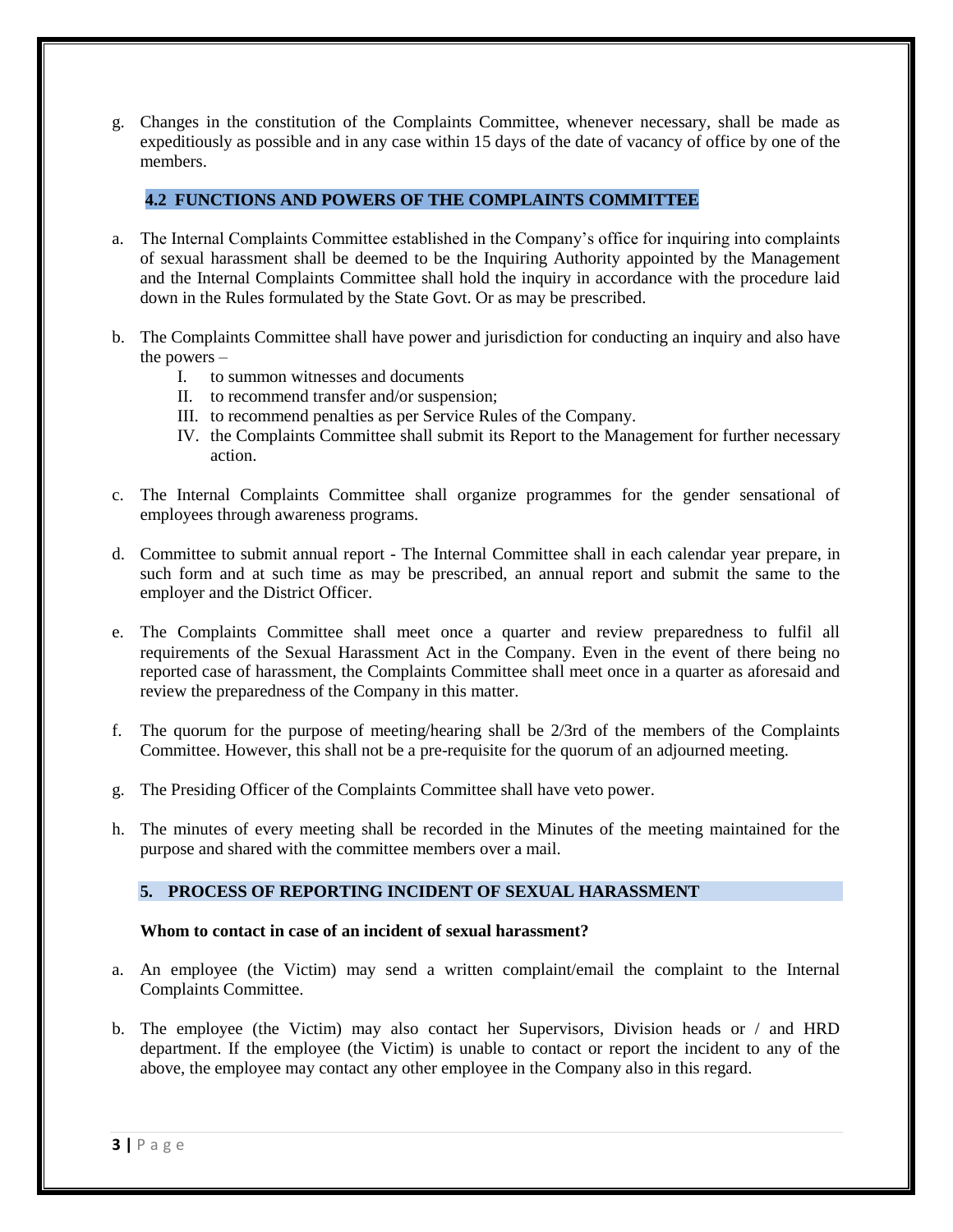c. The complaint should include the contact details of the complainant / victim such as name, address, contact number, department etc. In all the cases above, the written complaint/email must provide the details of the incident together with the name/s of the alleged harasser/s and the victim/s, as available.

## **6. INTERNAL COMPLAINTS COMMITTEE**

### **Process of making a complaint:**

- a. Any aggrieved woman/man may make in writing/email, a complaint of sexual harassment at workplace to the Internal Committee within a period of three months from the date of incident and in case of a series of incidents, within a period of three months from the date of the last incident.
- b. Provided that where such compliant cannot be made in writing, the Presiding Officer or any member of the Internal Committee member or any other member of the ICC, shall render all reasonable assistance to the woman for making the complaint in writing.
- c. Provided further that the Internal Committee, for the reasons to be recorded in writing, extend the time limit not exceeding three months, if it is satisfied that the circumstances were such which prevented the woman from filing a complaint within the said period.
- d. Depending upon the nature of the Complaint, the Core Complaints Committee may direct that a Conciliation/enquiry be conducted by an Investigating Committee constituted by the Internal Complaints Committee.

### **In case of a Conciliation :**

- a. The Complaints Committee may not order an enquiry, if examination of witnesses/documents is not necessary to arrive at a conclusion or if it could be settled with the Conciliation process. This conciliation process will not involve any monetary settlement.
- b. In either case, Complaints Committee shall provide an opportunity to the victim as well as the alleged harasser to represent their position and provide their explanations.
- c. Where a settlement has been arrived at in the conciliation process, the same shall be recorded and has to be forwarded to the employer and district officer.
- d. The internal committee will provide the copies of the settlement arrived at after the conciliation process to the Victim as well the alleged harasser.

#### **In case of an enquiry into complaint**

- a. In the event, an enquiry is found to be necessary; the following procedure shall be adopted by the Committee:
- b. For the purpose of making an Enquiry under sub-section (I) of the Act, the Internal Committee shall have the same powers as are vested in a Civil Court under the Code of Civil Procedure, 1908 when trying a suit in respect of the following matters, namely:-
	- summoning and enforcing the attendance of any person and examining him on oath;
	- requiring the discovery and production of documents; and
	- any other matter which may be prescribed.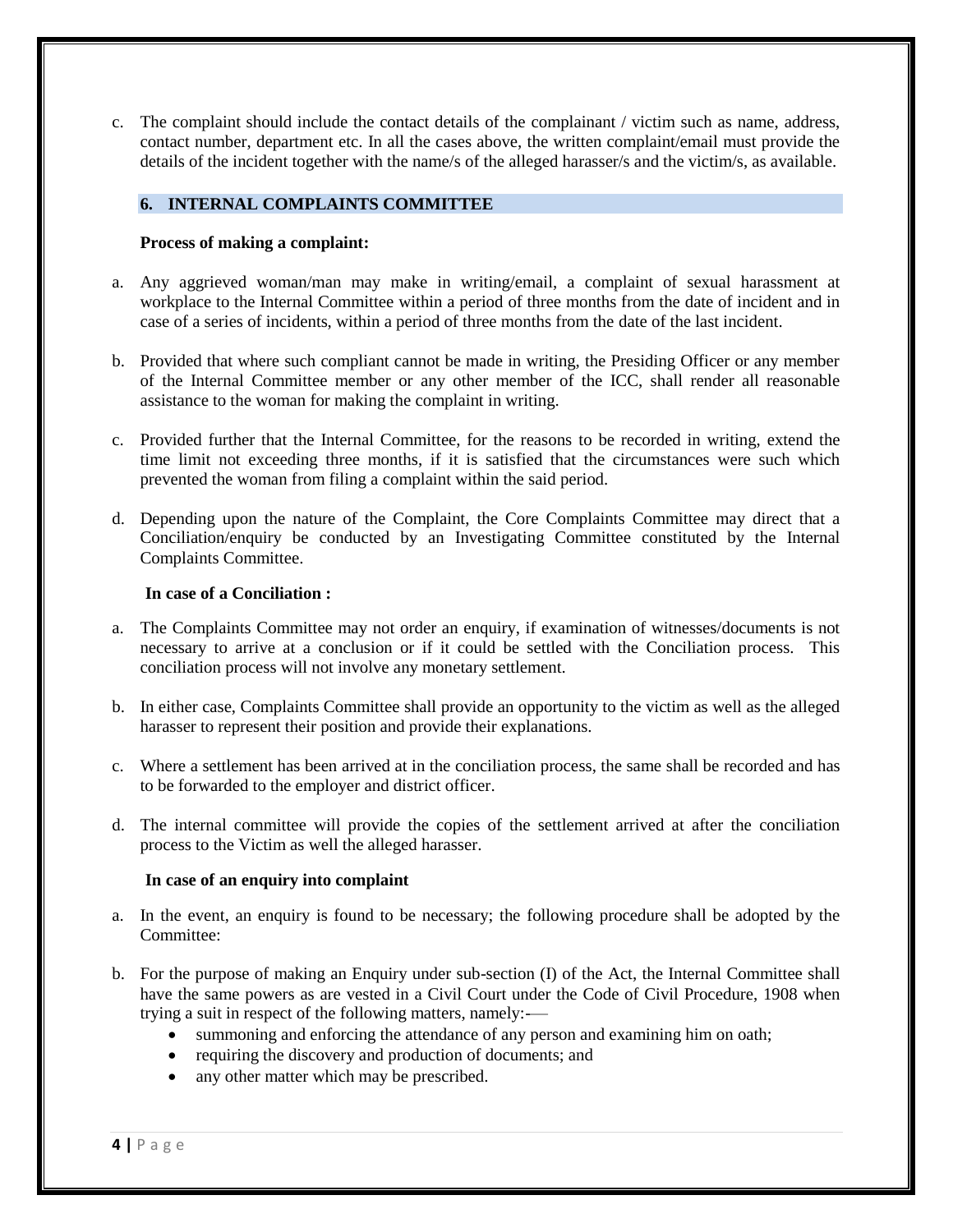- c. An enquiry is initiated through the members of the investigating committee (committee members to decide who are the members who will conduct an enquiry). This initial phase of committee meeting together to discuss the complaint of sexual harassment, forming the enquiry committee and discussing the process with the Victim, alleged harasser and complainant (if any) shall be completed within a period of 7 working days.
- d. If the Complainant desires to tender any documents by way of evidence before the Committee, she / he shall supply original copies of such documents. Similarly, if the person against whom complaint is made desires to tender any documents in evidence before the Committee he / she shall supply original copies of such documents. Both shall affix his / her signature on the respective documents to certify these to be original copies.
- e. Written record of all discussions are to be maintained by the committee
- f. The Enquiry shall be completed within a maximum period of 30 working days (4 weeks)
- g. Enquiry findings are to be submitted to the Internal Complaints Committee which will study findings and present the decision and the recommended action thereon to the Human Resources within a maximum period of 14 working days (2 weeks)
- h. The HR will clarify with the Internal Complaints Committee on the recommendation and will implement the same after informing the Management within a maximum period of 7 working days (1 week).
- i. On the completion of an Enquiry under this Act, the Internal Committee shall provide a report of its findings to the Employer.
- j. Where the Internal Committee as the case may be, arrives at the conclusion that the allegation against the alleged harasser has not been proved, it shall recommend to the Employer and the District Officer, as stipulated under law, that no action is required to be taken in the matter.
- k. Where the Internal Committee, arrives at the conclusion that the allegation against the alleged harasser has been proved, it shall recommend to the employer for taking action for sexual harassment.
- l. Where the Internal Committee, arrives at a conclusion that during the Enquiry any witness has given false evidence or produced any forged or misleading document, it may recommend to the Employer, to take strict disciplinary action. Some of them would be – show cause notice, suspension, monetary fine, stoppage of increment, reducing the rank, Termination etc.
- m. The final decision shall be communicated to the victim and the alleged harasser in both the instances above.
- n. The end-to-end process of receiving, identifying investigation committee, Investigation procedure, Decision making and reporting should be completed within a maximum period of 60 working days of receiving the complaint.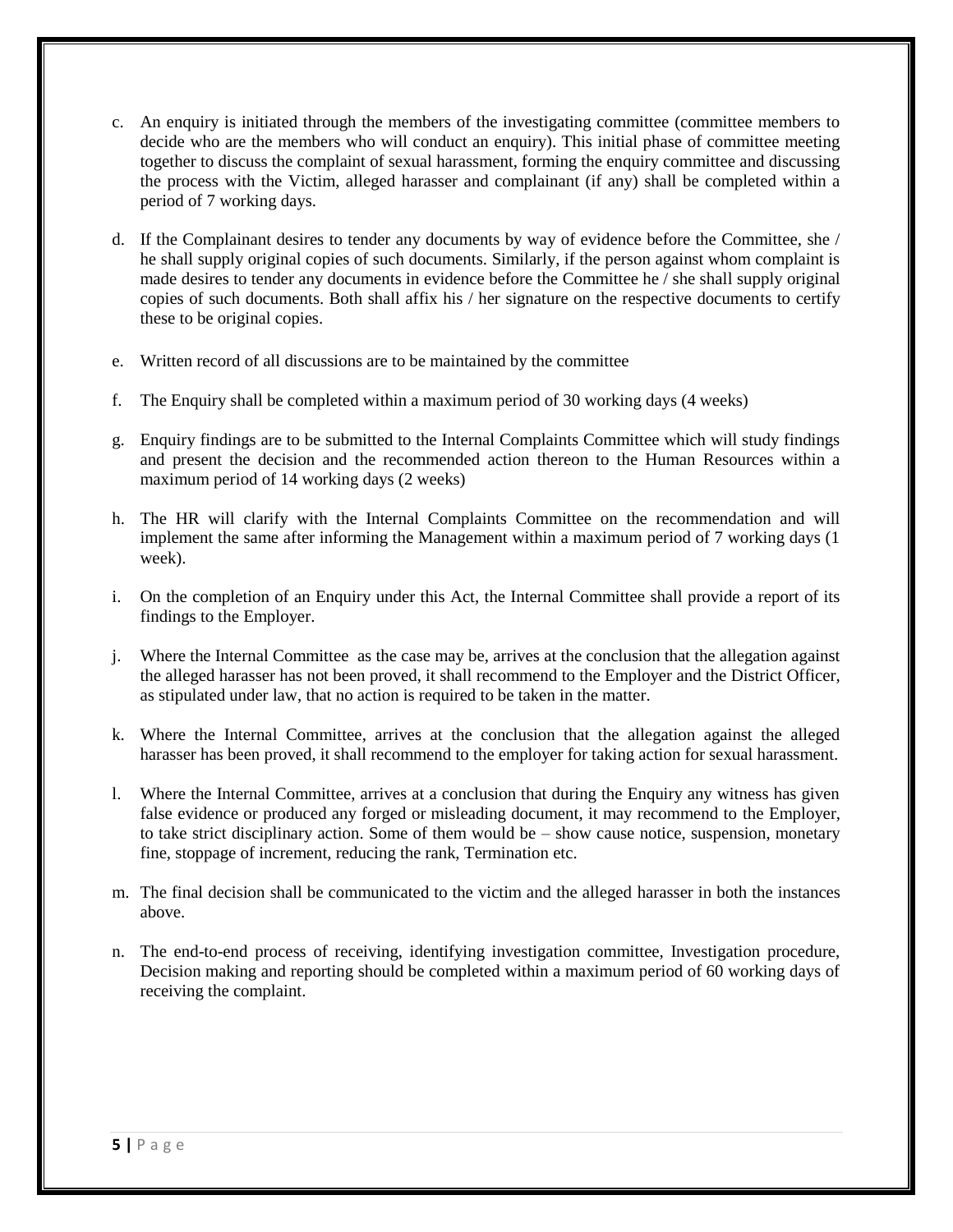## **7. FUNCTIONS OF COMPLAINTS/ INVESTIGATION COMMITTEE**

- a. To notify in writing/email the time and dates of the meetings to be held, to the complainant, victim and the alleged harasser.
- b. A copy of the statement of complaint to be given to the alleged harasser with reasonable time to study the same prior to appearing before the committee appointed for this purpose.
- c. Enquiry to be conducted in a neutral location which provides an environment conducive for both the victim and alleged harasser.
- d. Both the parties may be allowed to bring in a colleague for specific advice and support. However, the same shall not be allowed if it causes undue delay or disrupts the committee proceedings.
- e. Appropriate recordings of each enquiry sitting and observations shall be made by the committee members.
- f. During the process of investigation, the Company will ensure no further harassment or victimization happens to either the victim or the alleged harasser and duties are carried out as normal. The Company will also ensure that there is no proximity at work place between the victim and the alleged harasser, during the pendency of the Complaint.
- g. The conclusion of the findings and report to be handed over to the Chairperson of Complaints Committee, who will study and communicate the verdict to the Group Vice President.
- h. Conclusion of the findings will also be informed to both the parties concerned.

#### **8. APPEAL**

If either party desires to appeal the decision, he/she may appeal in writing to the Group Vice President who shall decide the appeal within one month of the appeal reaching the Group Vice President.

### **9. DISCIPLINARY ACTION**

**Possible Disciplinary Actions arising out of the Recommendations:**

- A letter of warning that will be placed in the personal file of the harasser.
- Immediate suspension without pay or both.
- Fine equivalent to 2-4 months' salary that can be credited to a fund created to be utilized for the welfare of the employees.
- Stoppage of increment with or without cumulative effect.
- Reduction in rank.
- Termination/dismissal from the services of the Company.
- Filing a Complaint before the relevant police station/Court.
- Any other action that the Disciplinary Authority may deem fit.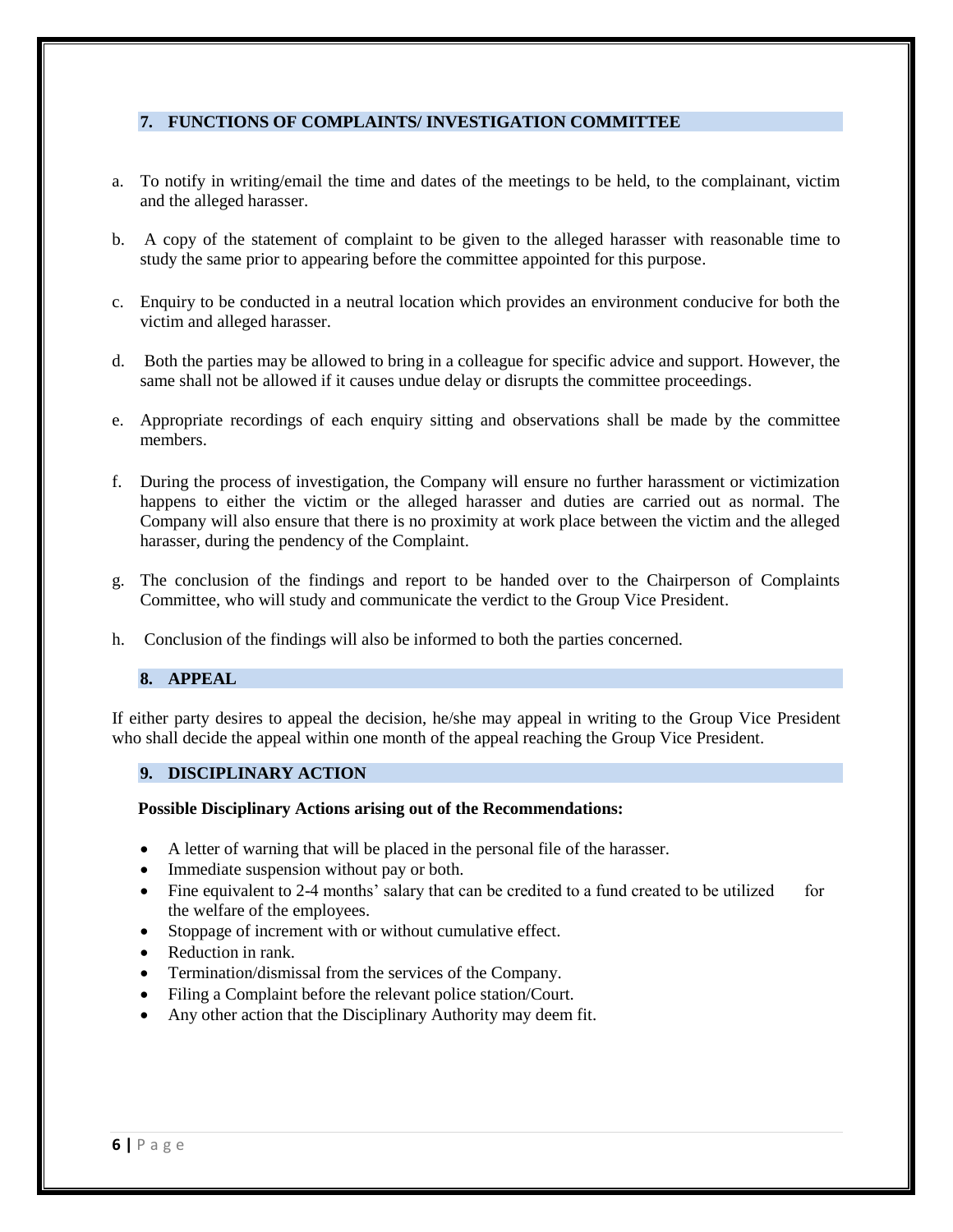## **10. ROLE & RESPONSIBILITIES**

### • **EMPLOYEES**

Are encouraged to familiarize themselves with the key elements of the policy and should:

- Abstain from committing any acts which amount to sexual harassment at the workplace.
- Report incidents of sexual harassment without fear or seeking favor.
- Create an environment of conclusiveness for co-workers to work together without fear of harassment.
- Get clarifications from HR / Committee whenever in doubt.

### • **HR DEPARTMENT**

- Conduct necessary communication and training across the Company, with respect to sexual harassment at the workplace.
- Ensure this policy is communicated, explained and handed over at the time of induction of every employee.
- Any act of sexual harassment to be notified as misconduct under the Standing Orders of the Company.
- Clarify to employees on any queries related to this policy along with counsellors wherever required.
- Maintain records of all the Sexual Harassment cases and findings.
- Ensure that this policy is communicated through appropriate channels.
- Recommend actions to be taken along with Complaints Committee.
- Ensure implementation of this policy in line with overall Code of Conduct guidelines.
- Ensure appropriate training is provided to members of the Complaints Committee(s) including training on gender sensitivity.
- Ensure committee meetings are taking place periodically and the relevant minutes are recorded.

## • **EMPLOYER**

Employer shall—

- provide a safe working environment at the workplace which shall include safety from the persons coming into contact at the workplace;
- display at any conspicuous place in the workplace, the penal consequences of sexual harassment; and the order constituting, the Internal Committee;
- Organize workshops and awareness programmes at regular intervals for sensitive the employees with the provisions of the Act and orientation programmes for the members of the Internal Committee in the manner as may be prescribed;
- assist in securing the attendance of respondent and witnesses before the Internal Committee.
- provide assistance to the woman if she so chooses to file a complaint in relation to the offence under the Indian Penal Code or any other law for the time being in force;
- cause to initiate action, under the Indian Penal Code or any other law for the time being in force, against the perpetrator, or if the aggrieved woman so desires, where the perpetrator is not an employee, in the workplace at which the incident of sexual harassment took place;
- monitor the timely submission of reports by the Internal Committee.